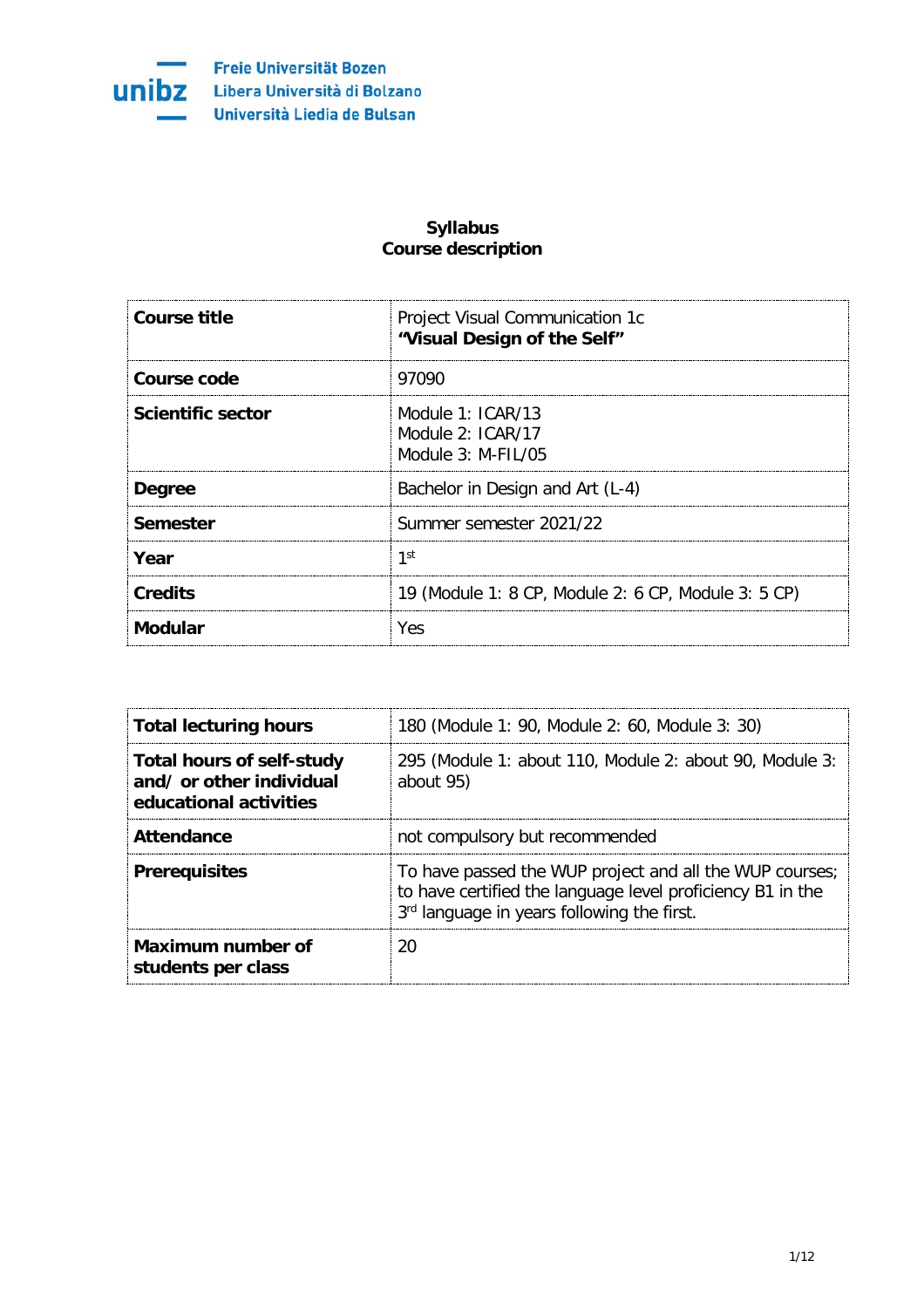

| <b>Course description</b> | The course belongs to the class "caratterizzante"<br>(module 1), "di base" (module 2) and "affine integrativa"<br>(module 3) in the curriculum in Design.<br>Description Module 1 - Visual Communication:                                                                                                                                                                                                                                                                                                                                                                                                                                                                                                                                                                                                                                                                                                                                                                                                                                                                                                                                      |
|---------------------------|------------------------------------------------------------------------------------------------------------------------------------------------------------------------------------------------------------------------------------------------------------------------------------------------------------------------------------------------------------------------------------------------------------------------------------------------------------------------------------------------------------------------------------------------------------------------------------------------------------------------------------------------------------------------------------------------------------------------------------------------------------------------------------------------------------------------------------------------------------------------------------------------------------------------------------------------------------------------------------------------------------------------------------------------------------------------------------------------------------------------------------------------|
|                           | The course focuses on the visual representation of the<br>Self offering ways of understanding and rethinking the<br>online contents we are used to create and consume.<br>In the age of Social Media, we are asked to design our<br>own identity through the creation of narratives that<br>present ourselves in the way we want to be seen.<br>The lab explores this topic through the field of visual<br>communication with upfront lessons - analyzing<br>language, techniques and tools of different artifacts -<br>practical exercises (done individually or in teams), open<br>discussions, and assignments on specific case studies.<br>Students can acquire a clear awareness of the basic<br>elements, qualities, meanings and fields of application of<br>a visual vocabulary.<br>Observing the fast pace affirmation of design as a<br>discourse that offers ways of understanding and<br>rethinking our living contexts, the class pursues contact<br>and interactions with other disciplines that widen its<br>boundaries.                                                                                                        |
|                           | Il corso si concentra sulla rappresentazione visiva del Sé<br>offrendo modalità di comprensione e ripensamento dei<br>contenuti online che siamo abituati a creare e<br>consumare. Nell'era dei Social Media, ci viene chiesto di<br>progettare la nostra identità attraverso narrazioni che ci<br>presentino nel modo in cui vogliamo essere visti.<br>Il laboratorio esplora questo argomento attraverso il<br>campo della comunicazione visiva con lezioni frontali, -<br>analisi del linguaggio, delle tecniche e degli strumenti dei<br>diversi artefatti visivi - esercitazioni pratiche (svolte<br>individualmente o in gruppo), discussioni aperte e<br>riflessioni su casi studio specifici. Gli studenti possono<br>acquisire una chiara consapevolezza degli elementi, delle<br>qualità, dei significati e dei campi di applicazione di base<br>di un vocabolario visivo.<br>Osservando la rapida affermazione del design come<br>ambito che analizza e progetta le diverse sfere dei<br>contesti in cui viviamo, il corso promuove e incoraggia il<br>contatto e l'interazione con altre discipline che ne<br>allargano i confini. |
|                           | <b>Description Module 2 - Graphic Design</b><br>A series of lectures and exercises with themes and topics<br>directly related to the subjects of the visual                                                                                                                                                                                                                                                                                                                                                                                                                                                                                                                                                                                                                                                                                                                                                                                                                                                                                                                                                                                    |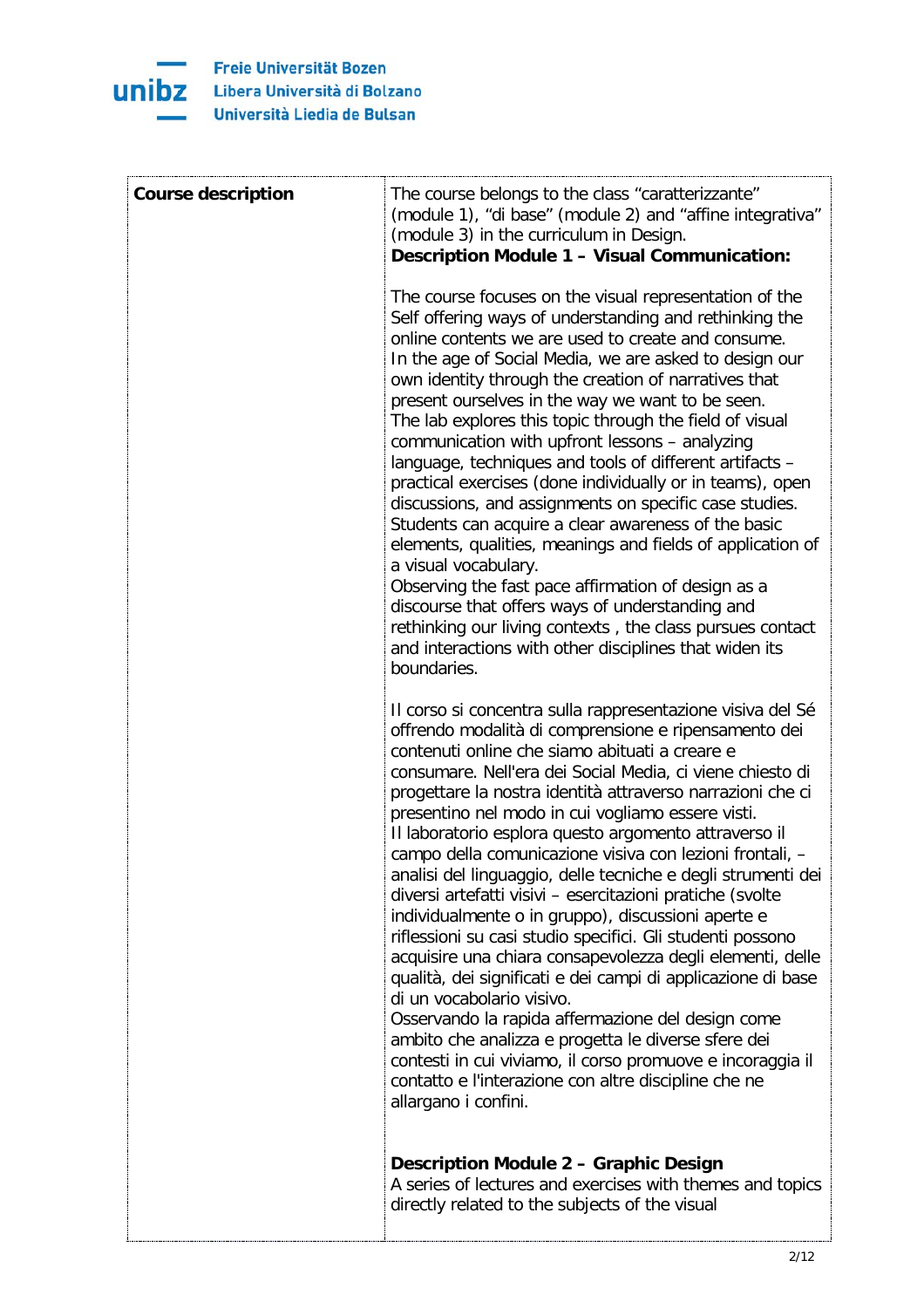

| communication module. We will research and conduct<br>critical investigations, developing concepts and<br>discovering principles and elements of graphic design.<br>Furthermore, the course aims at exploring the narrative<br>potential of cultural objects and their storytelling<br>function. Any object, if analysed in detail together with<br>the surrounding context, noting its material and<br>meanings, can tell a story, becoming a narrative vector<br>useful to achieve the project results.<br>Finally, particular attention will be given to the<br>development of an individual design methodology<br>Un ciclo di lezioni ed esercitazioni con temi e argomenti<br>direttamente collegati al tema principale del progetto di<br>comunicazione visiva. Faremo ricerca e analisi critica,<br>sviluppando concetti e scoprendo i principi e gli elementi<br>fondamentali della progettazione grafica.<br>Inoltre, il corso di graphic design si propone di esplorare<br>le potenzialità narrative degli oggetti culturali e la loro<br>funzione di storytelling. Qualsiasi oggetto, se analizzato<br>nel dettaglio insieme al contesto circostante,<br>osservandone i materiali e significati connessi, può<br>raccontare una storia, diventando un vettore narrativo<br>utile al raggiungimento degli scopi del progetto di<br>comunicazione visiva.<br>Particolare attenzione sarà infine riservata allo sviluppo di<br>una metodologia progettuale individuale. |
|---------------------------------------------------------------------------------------------------------------------------------------------------------------------------------------------------------------------------------------------------------------------------------------------------------------------------------------------------------------------------------------------------------------------------------------------------------------------------------------------------------------------------------------------------------------------------------------------------------------------------------------------------------------------------------------------------------------------------------------------------------------------------------------------------------------------------------------------------------------------------------------------------------------------------------------------------------------------------------------------------------------------------------------------------------------------------------------------------------------------------------------------------------------------------------------------------------------------------------------------------------------------------------------------------------------------------------------------------------------------------------------------------------------------------------------------------------------------------------|
| Description Module 3 - Theories and languages of<br>visual communication<br>The course serves to provide general overview about<br>theoretical and practical methodologies of<br>communication theory and languages of visual<br>communication. It wants to foster a discourse about<br>contemporary ideas and models of images and image-<br>text relationships. Subtopics are interrelationship<br>between semiotical, philosophical and cultural aspects of<br>human communication: signs, narrations, iconology and<br>ideas of images and possibilities to read them. The topics<br>and contents of the courses accompany and support one<br>and two of the project.                                                                                                                                                                                                                                                                                                                                                                                                                                                                                                                                                                                                                                                                                                                                                                                                       |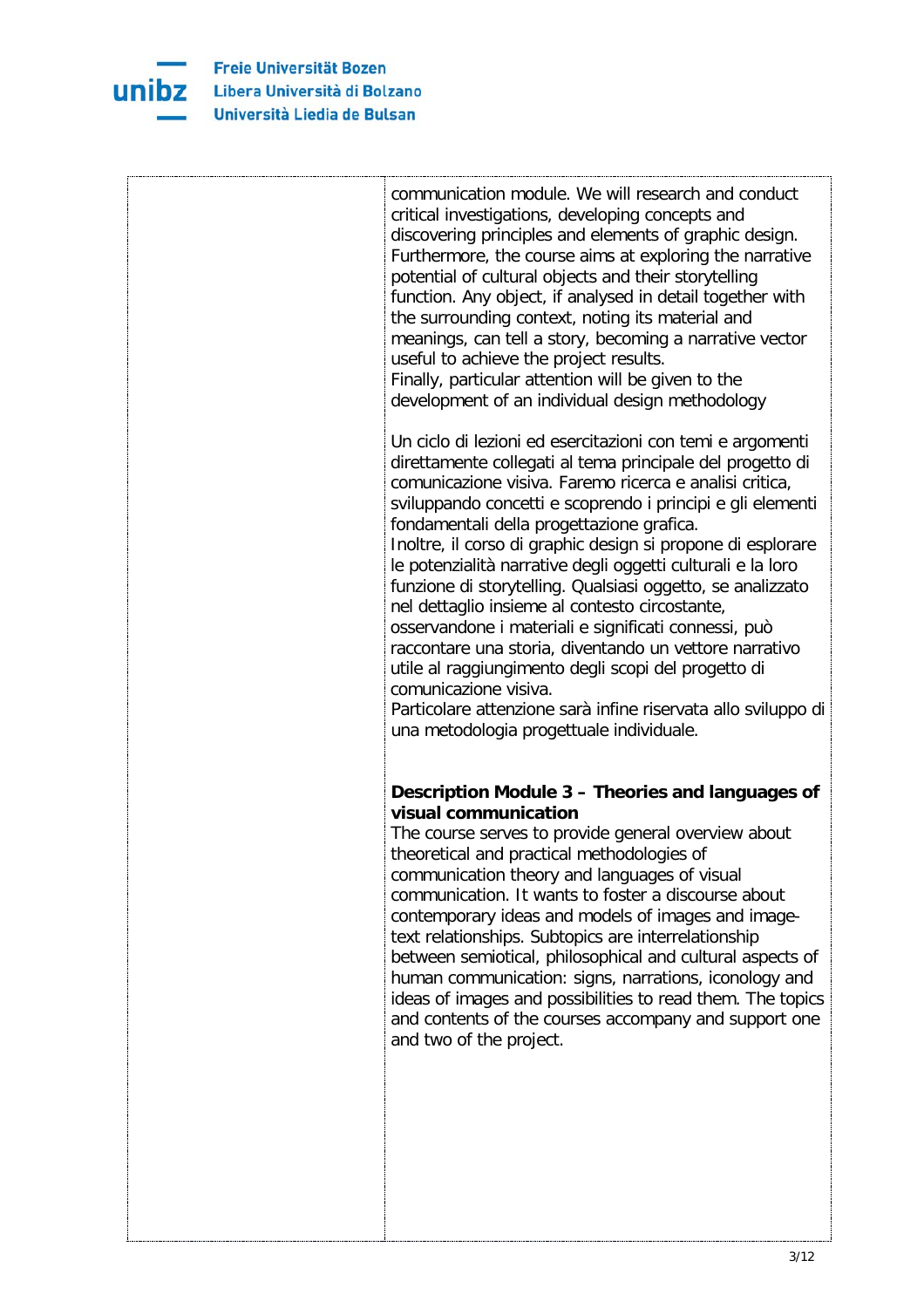

| <b>Specific educational</b><br>objectives | Knowledge and understanding<br>have acquired one's own project methodology in the<br>field of visual communication. This methodology<br>includes the ability to oversee all phases of design,<br>from the generation of ideas to the realisation of the<br>finished project. Through the integrated teaching of<br>project subjects and subjects of a technical, scientific<br>and theoretical nature, graduates will be able to<br>simultaneously address all these aspects and consider<br>them as synonymous with the development of a<br>project that is successful on a formal, technical,<br>scientific and cultural level.<br>define your audience, choose the medium and format<br>accordingly to the creation of appropriate narratives,<br>tone of voice, and style in designing graphic artworks. |
|-------------------------------------------|--------------------------------------------------------------------------------------------------------------------------------------------------------------------------------------------------------------------------------------------------------------------------------------------------------------------------------------------------------------------------------------------------------------------------------------------------------------------------------------------------------------------------------------------------------------------------------------------------------------------------------------------------------------------------------------------------------------------------------------------------------------------------------------------------------------|
|                                           |                                                                                                                                                                                                                                                                                                                                                                                                                                                                                                                                                                                                                                                                                                                                                                                                              |

| Lecturer                             | Module 1 - Visual Communication:<br>Elisa Pasqual<br>e-mail elisa.pasqual@unibz.it,<br>webpage http://www.studiofolder.it/<br>Module 2 - Graphic Design:<br>Gianluca Camillini<br>e-mail gianluca.camillini@unibz.it, tel. +39 0471 015249,<br>webpage http://www.unibz.it/en/design-<br>art/people/StaffDetails.html?personid=33908&hstf=3390<br>8<br>Module 3 - Theories and languages of visual<br>communication:<br>Gerhard Glüher<br>e-mail gerhard.glueher@unibz.it,<br>tel. +39 331 674 2951,<br>webpage https://www.unibz.it/it/faculties/design-<br>art/academic-staff/person/889-gerhard-glueher |
|--------------------------------------|------------------------------------------------------------------------------------------------------------------------------------------------------------------------------------------------------------------------------------------------------------------------------------------------------------------------------------------------------------------------------------------------------------------------------------------------------------------------------------------------------------------------------------------------------------------------------------------------------------|
| Scientific sector of the<br>lecturer | Module 1 - Elisa Pasqual: ICAR/13<br>Module 2 - Gianluca Camillini: ICAR/17<br>Module 3 - Gerhard Glüher: M-FIL/05                                                                                                                                                                                                                                                                                                                                                                                                                                                                                         |
| <b>Teaching language</b>             | Module 1 - Italian<br>Module 2 - Italian<br>Module 3 - English                                                                                                                                                                                                                                                                                                                                                                                                                                                                                                                                             |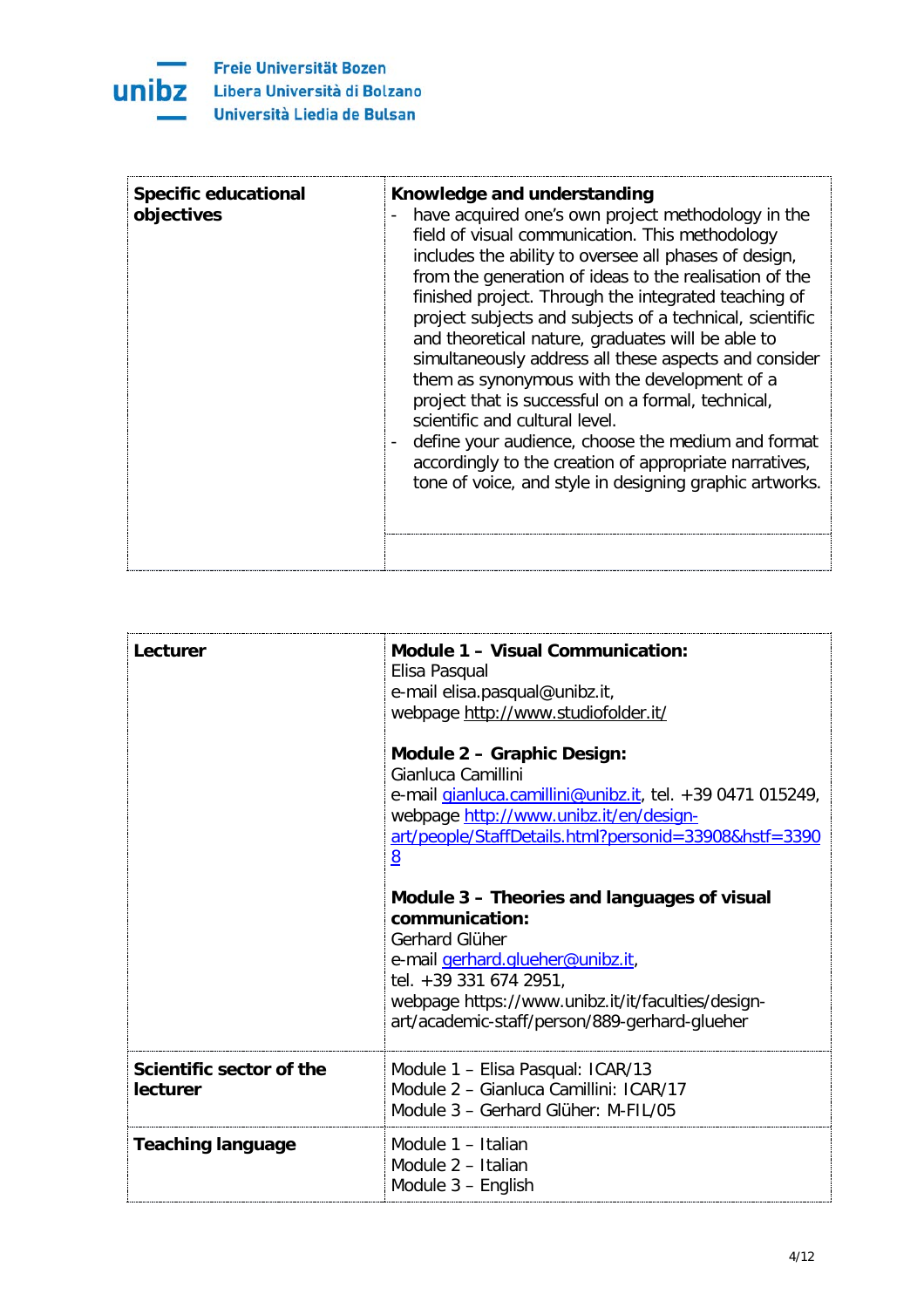

| <b>Office hours</b>    | Module 1: During the days of the project<br>Module 2: Tuesday: 9:00-13:00 and 14:00-18:00<br>(during the days of the project)<br>Wednesday: 14:00-18:00 (during the days of the<br>project)<br>Module 3: Thursday 10.00 -13.00 and after the lectures<br>(plesae book appointment one week in advance via mail)                                                                     |
|------------------------|-------------------------------------------------------------------------------------------------------------------------------------------------------------------------------------------------------------------------------------------------------------------------------------------------------------------------------------------------------------------------------------|
| List of topics covered | Module 1: Visual communication, graphic representation,<br>visual storytelling<br>Module 2: Graphic design, book design, design history,<br>design research, design methodology, typography,<br>branding.<br>Module 3: Theories and models of communication.<br>Theories of signs and introduction to semiotics. Images<br>as communication tools and rhetorics of images and text. |
| <b>Teaching format</b> | Project-oriented teaching grounded on lectures, open<br>debates, readings, visualization exercises, presentations<br>and reviews (individually and in groups), and a final<br>project. Part of the lessons might focus on specific<br>upcoming needs for developing personal or group<br>visualization projects.                                                                    |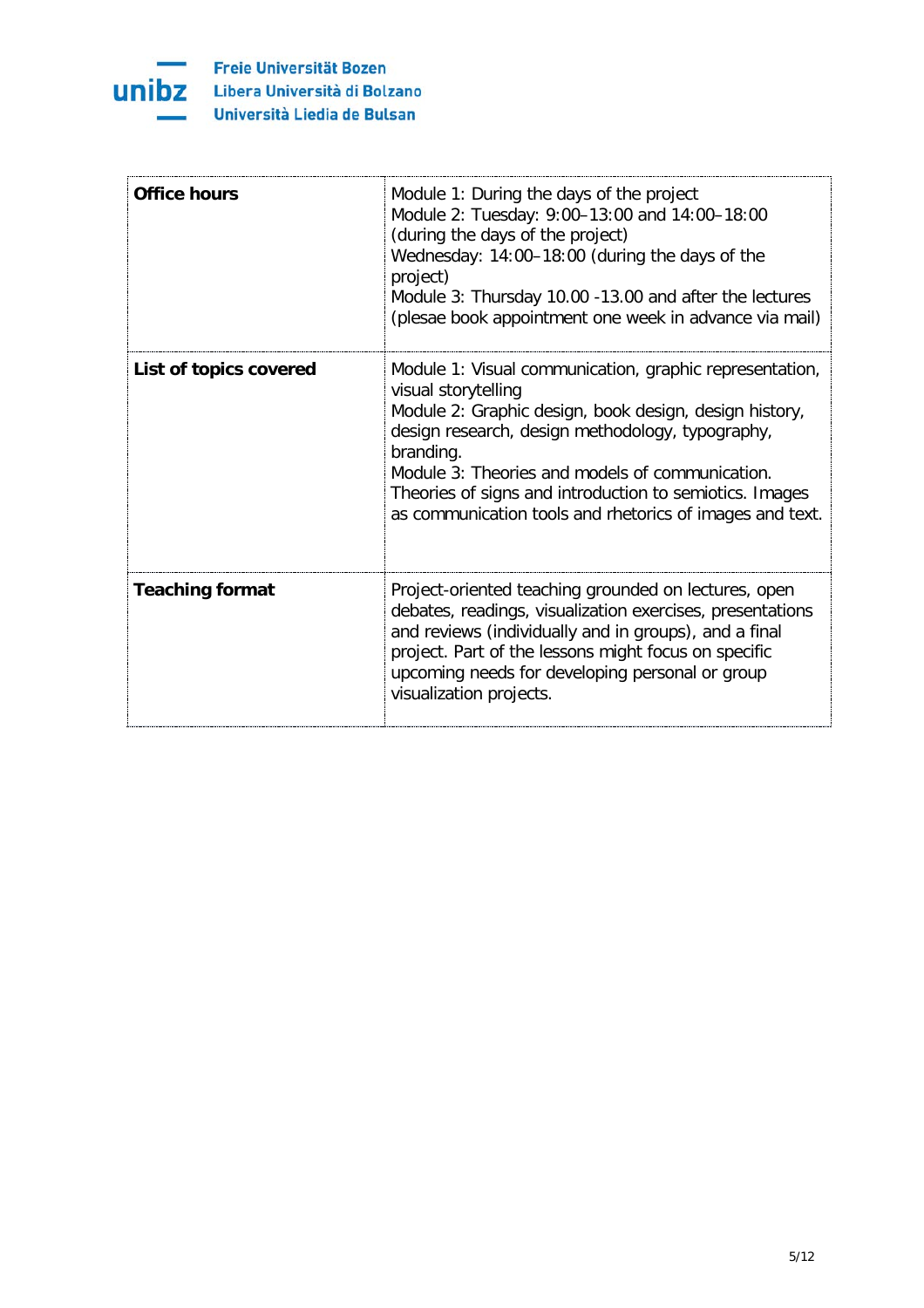

| <b>Expected learning outcomes Disciplinary competence</b> |                                                                                                                                                                                                                                                                                                                                                                                                                                                                                                                                                                                                                                                           |
|-----------------------------------------------------------|-----------------------------------------------------------------------------------------------------------------------------------------------------------------------------------------------------------------------------------------------------------------------------------------------------------------------------------------------------------------------------------------------------------------------------------------------------------------------------------------------------------------------------------------------------------------------------------------------------------------------------------------------------------|
|                                                           | Knowledge and understanding<br>have acquired the basic technical, scientific and<br>theoretical knowledge necessary to realise a project in<br>the field of visual communication.<br>have acquired the basic knowledge necessary for<br>further Master's studies in all components of project<br>culture as well as in technical, scientific and<br>theoretical subjects<br>raise awareness of certain topics, encourage debate<br>and change attitudes                                                                                                                                                                                                   |
|                                                           | Applying knowledge and understanding<br>use the basic knowledge acquired in the technical,<br>scientific and theoretical fields to realise a mature<br>project to recognise the main phenomena of<br>contemporary.<br>make use of the skills acquired during the course of<br>study in the event of continuing studies in a Master's<br>degree programme in the field of design and to<br>develop them further.<br>identify the adequate hardware and software tools for<br>designing, prototyping, managing and presenting<br>graphic design projects<br>prototype and finalize your work, which can be an<br>editorial, digital or installation project |
|                                                           | <b>Transversal competence and soft skills</b>                                                                                                                                                                                                                                                                                                                                                                                                                                                                                                                                                                                                             |
|                                                           | Making judgements<br>Be able to make independent judgements for the<br>purpose of developing their own design skills and in<br>relation to all those decisions (technical, scientific and<br>theoretical) that are necessary to bring a project to<br>completion.<br>be aware of environmental, social and economic<br>policies                                                                                                                                                                                                                                                                                                                           |
|                                                           | <b>Communication skills</b><br>present your project in a convincing format<br>present an independently realised project in the field<br>of visual communication in the form of an installation,<br>orally as well as in writing in a professional manner.                                                                                                                                                                                                                                                                                                                                                                                                 |
|                                                           | Learning skills<br>have learned a design methodology at a professional<br>level - in the sense of being able to identify, develop<br>and realise solutions to complex design problems by<br>applying the acquired knowledge in the technical,                                                                                                                                                                                                                                                                                                                                                                                                             |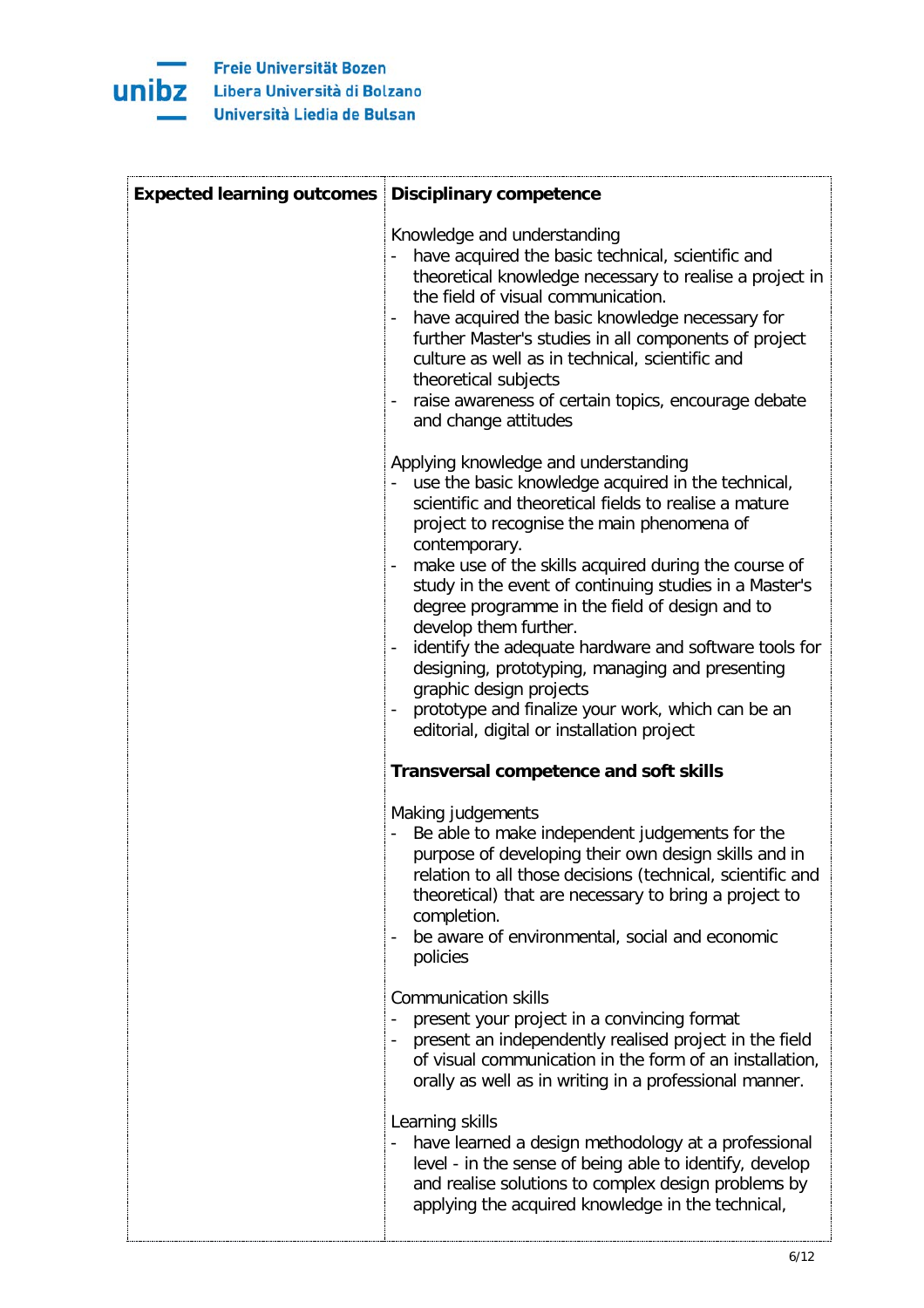

| scientific and theoretical fields - in order to start a<br>professional activity and/or continue their studies with<br>a master's degree programme.<br>have developed a creative attitude and learned how<br>$\overline{\phantom{a}}$<br>to enhance it and develop it according to their own<br>inclinations.<br>have acquired basic knowledge in theoretical,<br>$\overline{\phantom{a}}$<br>technical and scientific subjects as well as a study<br>methodology suitable for continuing studies with a<br>Master's degree programme. |
|----------------------------------------------------------------------------------------------------------------------------------------------------------------------------------------------------------------------------------------------------------------------------------------------------------------------------------------------------------------------------------------------------------------------------------------------------------------------------------------------------------------------------------------|
|                                                                                                                                                                                                                                                                                                                                                                                                                                                                                                                                        |
|                                                                                                                                                                                                                                                                                                                                                                                                                                                                                                                                        |
|                                                                                                                                                                                                                                                                                                                                                                                                                                                                                                                                        |
|                                                                                                                                                                                                                                                                                                                                                                                                                                                                                                                                        |
|                                                                                                                                                                                                                                                                                                                                                                                                                                                                                                                                        |
|                                                                                                                                                                                                                                                                                                                                                                                                                                                                                                                                        |
|                                                                                                                                                                                                                                                                                                                                                                                                                                                                                                                                        |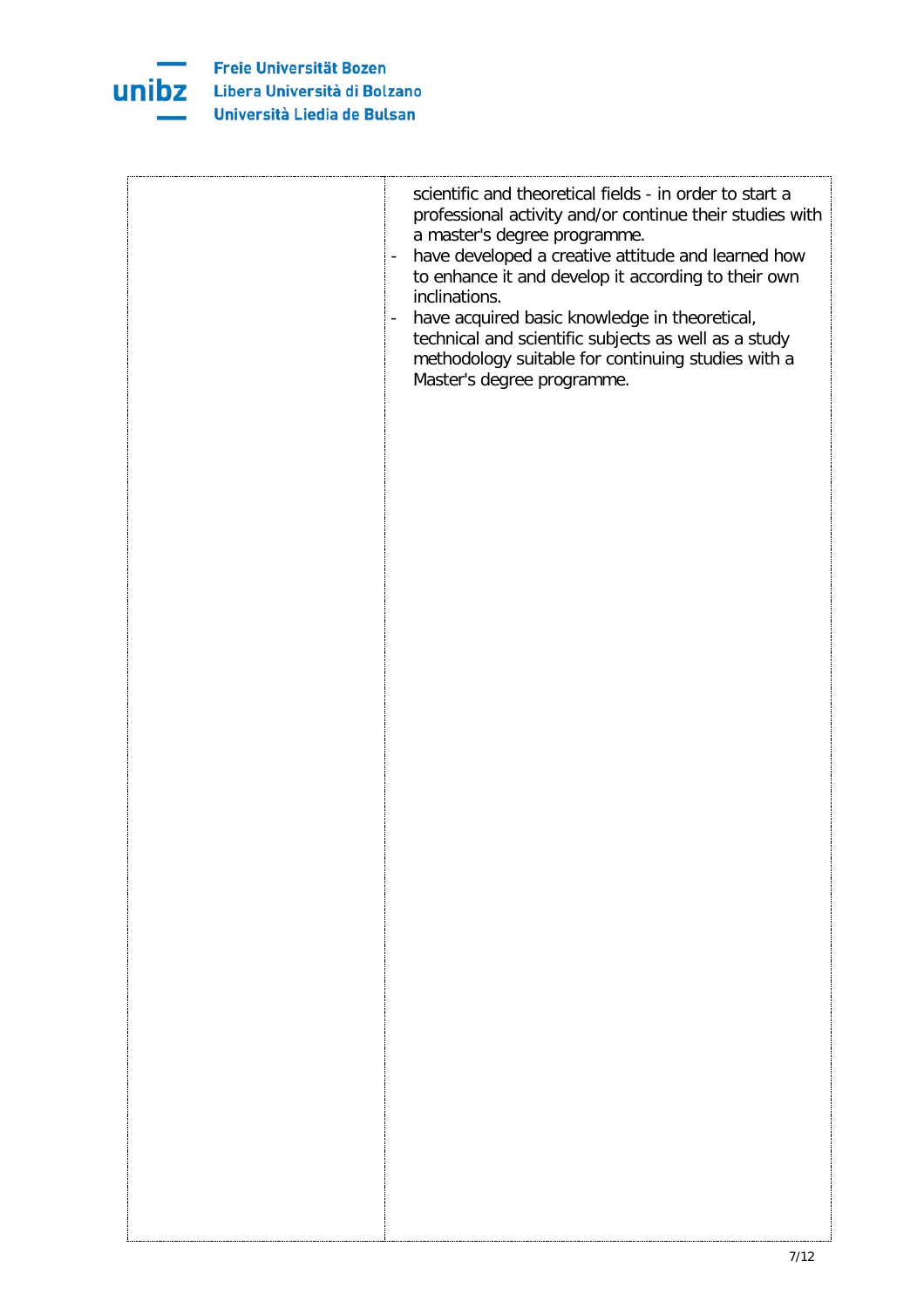

| <b>Assessment</b>          | Module 1:<br>Oral, audiovisual and/or physical presentation of the<br>students' design project.<br>Critical discussion of the project, in particular related to<br>the choice of medium and aspects of the visualisation.<br>Module 2:<br>Oral and laboratory assessment.<br>Oral assessment: Final exam consists of a presentation in<br>which the student has to illustrate the research and the<br>design process carried out during the semester.<br>Laboratory assessment: Students are expected to deliver<br>one copy of each artefact realized during the course.<br>Module 3:<br>Details for Module 3 - Theories and Languages of Visual<br>Communication:<br>Part one: choose an image (related to the topic of the<br>project and after consultation with the lecturer), do a<br>recherche about the context of the image, write an essay<br>about it and present the result in the seminar.<br>Part two: explain the concept, the process and the result<br>of your individual project in an essay. A critical position<br>must be taken and the analysis should relate to aspects<br>of theories and forms of expression of visual<br>communication. |
|----------------------------|-------------------------------------------------------------------------------------------------------------------------------------------------------------------------------------------------------------------------------------------------------------------------------------------------------------------------------------------------------------------------------------------------------------------------------------------------------------------------------------------------------------------------------------------------------------------------------------------------------------------------------------------------------------------------------------------------------------------------------------------------------------------------------------------------------------------------------------------------------------------------------------------------------------------------------------------------------------------------------------------------------------------------------------------------------------------------------------------------------------------------------------------------------------------|
| <b>Assessment language</b> | The same as the teaching language                                                                                                                                                                                                                                                                                                                                                                                                                                                                                                                                                                                                                                                                                                                                                                                                                                                                                                                                                                                                                                                                                                                                 |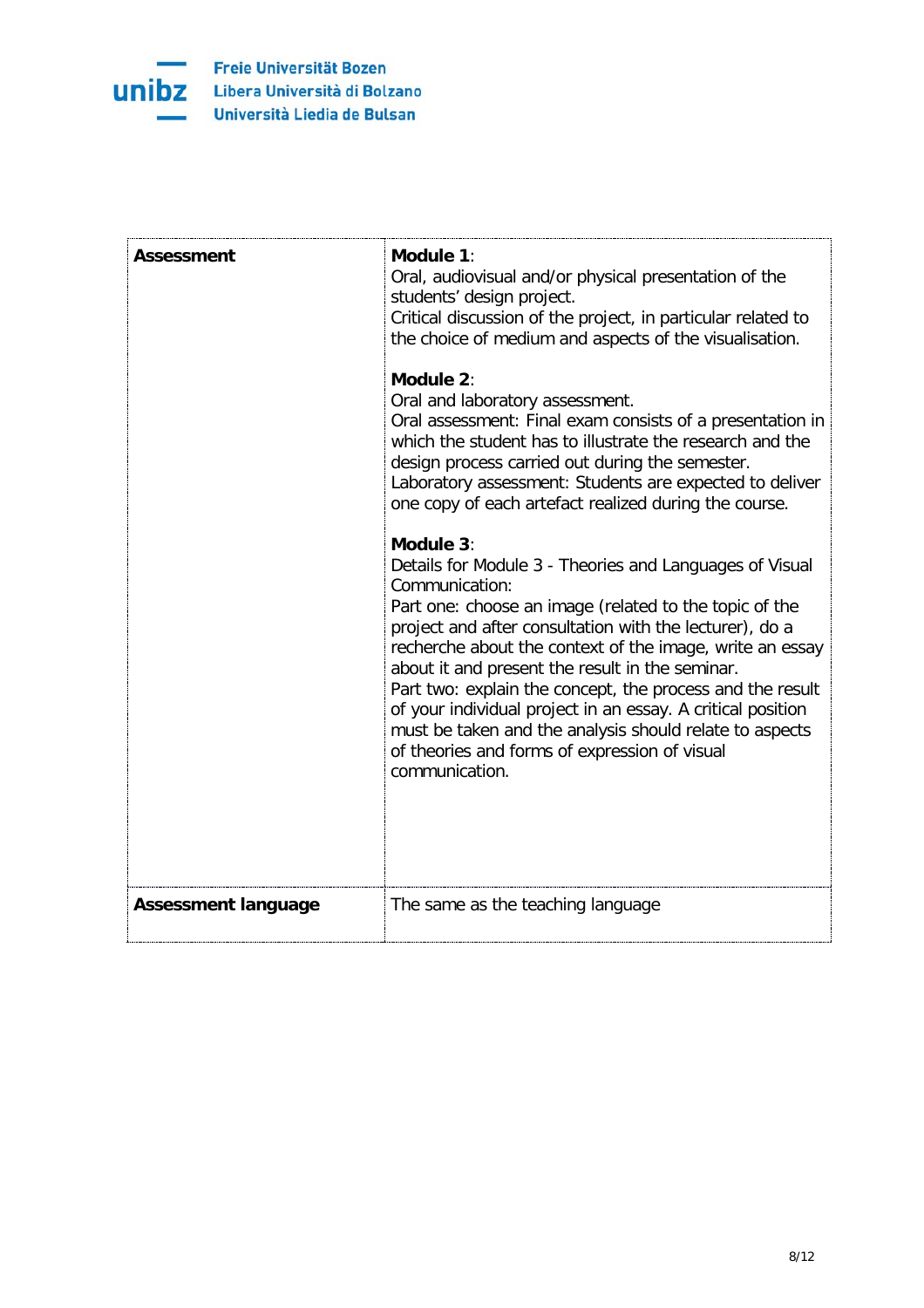

| <b>Evaluation criteria and</b><br>criteria for awarding marks | By exam's date, each student must upload on the<br>Microsite of the faculty detailed documentation of the<br>work done during the course.<br>http://portfolio.dsgn.unibz.it/wp-admin<br>Documentation is an integral part of the exam. The<br>documentation must include visual documentation and<br>an abstract of the project.                                                                                          |
|---------------------------------------------------------------|---------------------------------------------------------------------------------------------------------------------------------------------------------------------------------------------------------------------------------------------------------------------------------------------------------------------------------------------------------------------------------------------------------------------------|
|                                                               | The final assessment is based on the content of all the<br>exercises according to the following criteria:                                                                                                                                                                                                                                                                                                                 |
|                                                               | For the own work:<br>- Originality/Innovation, coherence and<br>technical/aesthetic qualities of the design project, in<br>relation to the context and the aims of the project; in<br>particular, related to the use of media, aspects of the<br>visualisation and usability<br>- General impression (adequacy)                                                                                                           |
|                                                               | For the presentation:<br>- Effectiveness and clarity in communicating the project<br>in a convincing way                                                                                                                                                                                                                                                                                                                  |
|                                                               | For the process during the whole semester:<br>- Active participation, quality of contributions and<br>individual development<br>- Ability to work individually and in group                                                                                                                                                                                                                                               |
|                                                               | Evaluation criteria for Module 2:<br>The final assessment is based on the content of all the<br>exercises according to the following criteria:                                                                                                                                                                                                                                                                            |
|                                                               | Final presentation of the projects/prototypes and<br>documentation realized by the students during<br>the course, including those of the theory, graphic<br>design module and within the project of Visual<br>Communication: evaluation of each assignment<br>given during the semester (the criteria considered<br>are: clarity, complexity, originality, technical<br>execution).<br>Evaluation of the GOG presentation |
|                                                               | The remaining percentage of the final marks comes from<br>the following criteria:                                                                                                                                                                                                                                                                                                                                         |
|                                                               | Evaluation of the whole process and methodology<br>developed by the student during the semester<br>Evaluation of participation and involvement of the<br>student (team-working, ability of developing and<br>claiming his/her own ideas, personal growth)                                                                                                                                                                 |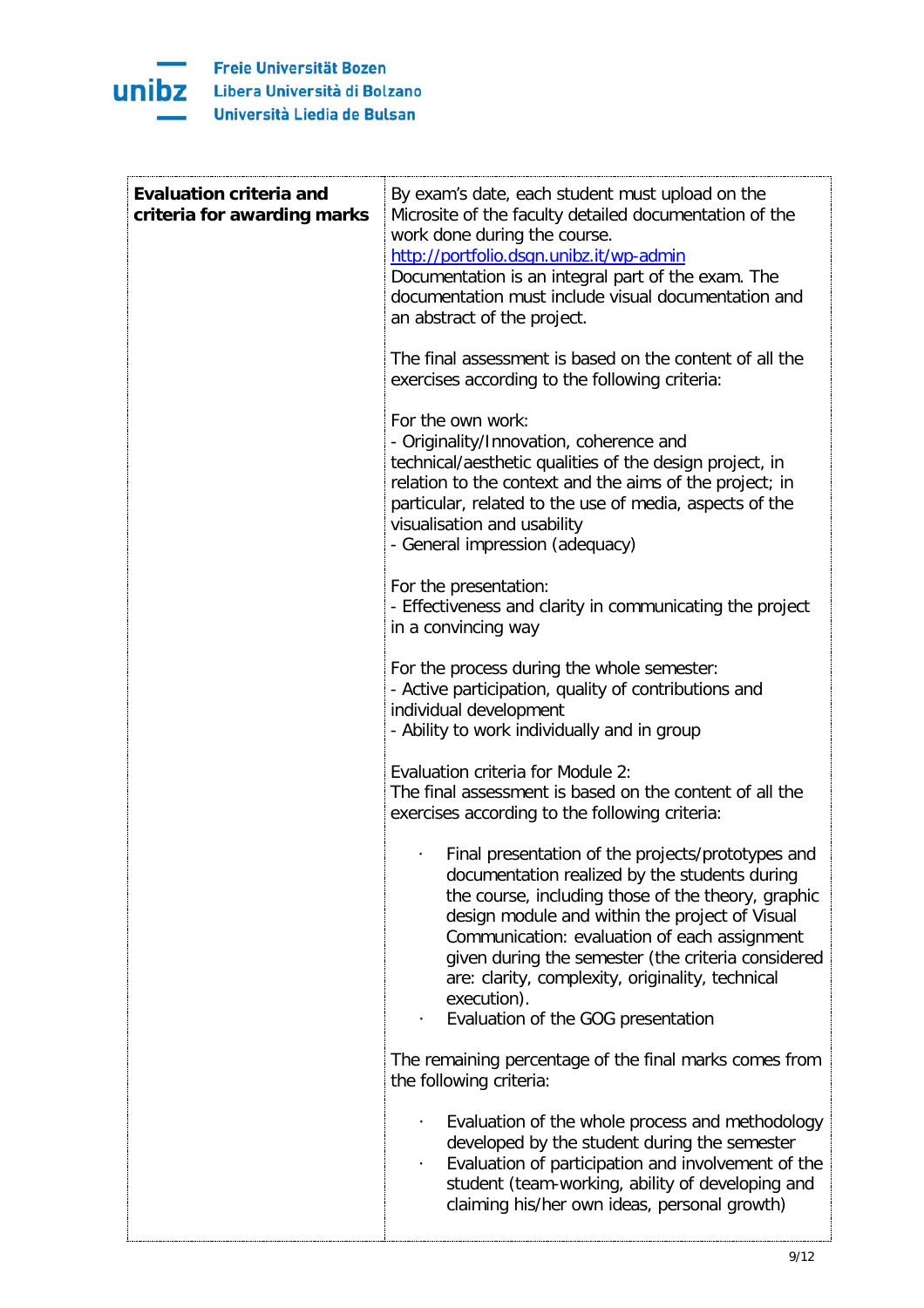

| Intermediate presentation(s) of the exercises<br>$\bullet$<br>given during the semester will be taken into<br>consideration for the final mark of the student                                                                                                                                                                                      |
|----------------------------------------------------------------------------------------------------------------------------------------------------------------------------------------------------------------------------------------------------------------------------------------------------------------------------------------------------|
| Evaluation criteria for Module 3:<br>Recherche and essay: completeness and logical<br>argumentation of the analysis, a logical structure of the<br>text and a correct use of language, quotations and<br>methods used.<br>Final concept and reflection: a clear and coherent<br>structure and a comprehensible use of language and<br>terminology. |
|                                                                                                                                                                                                                                                                                                                                                    |
|                                                                                                                                                                                                                                                                                                                                                    |
|                                                                                                                                                                                                                                                                                                                                                    |
|                                                                                                                                                                                                                                                                                                                                                    |
|                                                                                                                                                                                                                                                                                                                                                    |
|                                                                                                                                                                                                                                                                                                                                                    |
|                                                                                                                                                                                                                                                                                                                                                    |
|                                                                                                                                                                                                                                                                                                                                                    |
|                                                                                                                                                                                                                                                                                                                                                    |
|                                                                                                                                                                                                                                                                                                                                                    |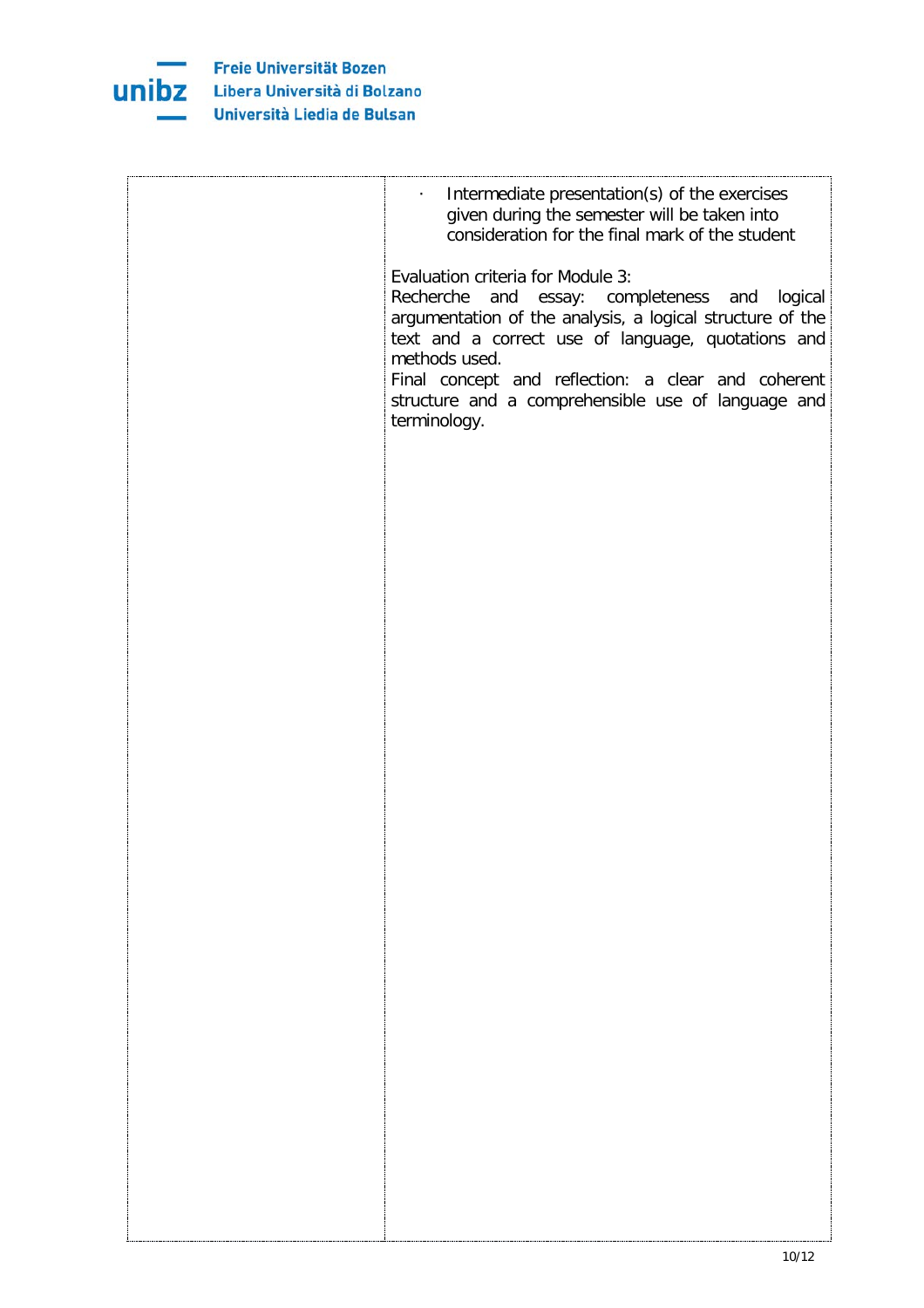

| Module 1:<br>Riccardo Falcinelli, Figure. Come funzionano le immagini<br>dal Rinascimento a Instagram, Einaudi Stile Libero Extra,<br>2020                                                                                                                                                                                                                                                                                                                                                                                                                                 |
|----------------------------------------------------------------------------------------------------------------------------------------------------------------------------------------------------------------------------------------------------------------------------------------------------------------------------------------------------------------------------------------------------------------------------------------------------------------------------------------------------------------------------------------------------------------------------|
| Nicholas Felton, Photoviz: Visualizing Information through<br>Photography, Gestalten, 2016                                                                                                                                                                                                                                                                                                                                                                                                                                                                                 |
| Steven Heller, Iron Fists: Branding the 20th Century<br>Totalitarian State, Phaidon Press, 2011                                                                                                                                                                                                                                                                                                                                                                                                                                                                            |
| Ellen Lupton, Thinking with type: A Critical Guide for<br>Designers, Writers, Editors, & Students, Princeton<br>Architectural Press, 2010                                                                                                                                                                                                                                                                                                                                                                                                                                  |
| Bruno Munari, Design e comunicazione visiva, Editori<br>Laterza, 1999                                                                                                                                                                                                                                                                                                                                                                                                                                                                                                      |
| Adrian Frutiger, Segni & simboli. Disegno, progetto e<br>significato, Stampa Alternativa & Graffiti, 1998                                                                                                                                                                                                                                                                                                                                                                                                                                                                  |
| John Berger, Ways of Seeing, Penguin Classics, 2008                                                                                                                                                                                                                                                                                                                                                                                                                                                                                                                        |
| Rudolf Arnheim, Pensiero Visuale, Mimesis Edizioni, 2013                                                                                                                                                                                                                                                                                                                                                                                                                                                                                                                   |
| Gianni Rodari, Grammatica della fantasia, Einaudi Ragazzi,<br>2010                                                                                                                                                                                                                                                                                                                                                                                                                                                                                                         |
| Module 2:<br>Gilbert, A. 2016. Publishing as Artistic Practice. Berlin:<br>Sternberg Press.<br>Rawsthorn, A. 2017. Design as an Attitude. Zurich: Jrp<br>Ringier Kunstverlag<br>Daston, L. 2004. Things That Talk: Object Lessons from Art<br>and Science. New York: Zone Books.<br>Munari, B. 1992. Da Cosa Nasce Cosa. Bari: Laterza                                                                                                                                                                                                                                     |
| Module 3:<br>Maar, Christa; Burda, Hubert (Hg.): Iconic Turn. Die neue<br>Macht der Bilder, Köln (DuMont Vlg.) 2004<br>Boehm, Gottfried: Wie Bilder Sinn erzeugen, Berlin (BU<br>Press), 2015<br>Maeda, John: Creative Code, Basel (Birkhäuser) 2004<br>Borries, Friedrich von, Fezer, Jesko: Weil Design die Welt<br>verändert, Berlin (Gestalten Verlag) 2013<br>Thackara, John: In the Bubble. Designing in a Complex<br>World, MIT Vpress 2006<br>additional readings will be offered in the reserve collection<br>or as handouts in the seminar debates, if necessary |
|                                                                                                                                                                                                                                                                                                                                                                                                                                                                                                                                                                            |